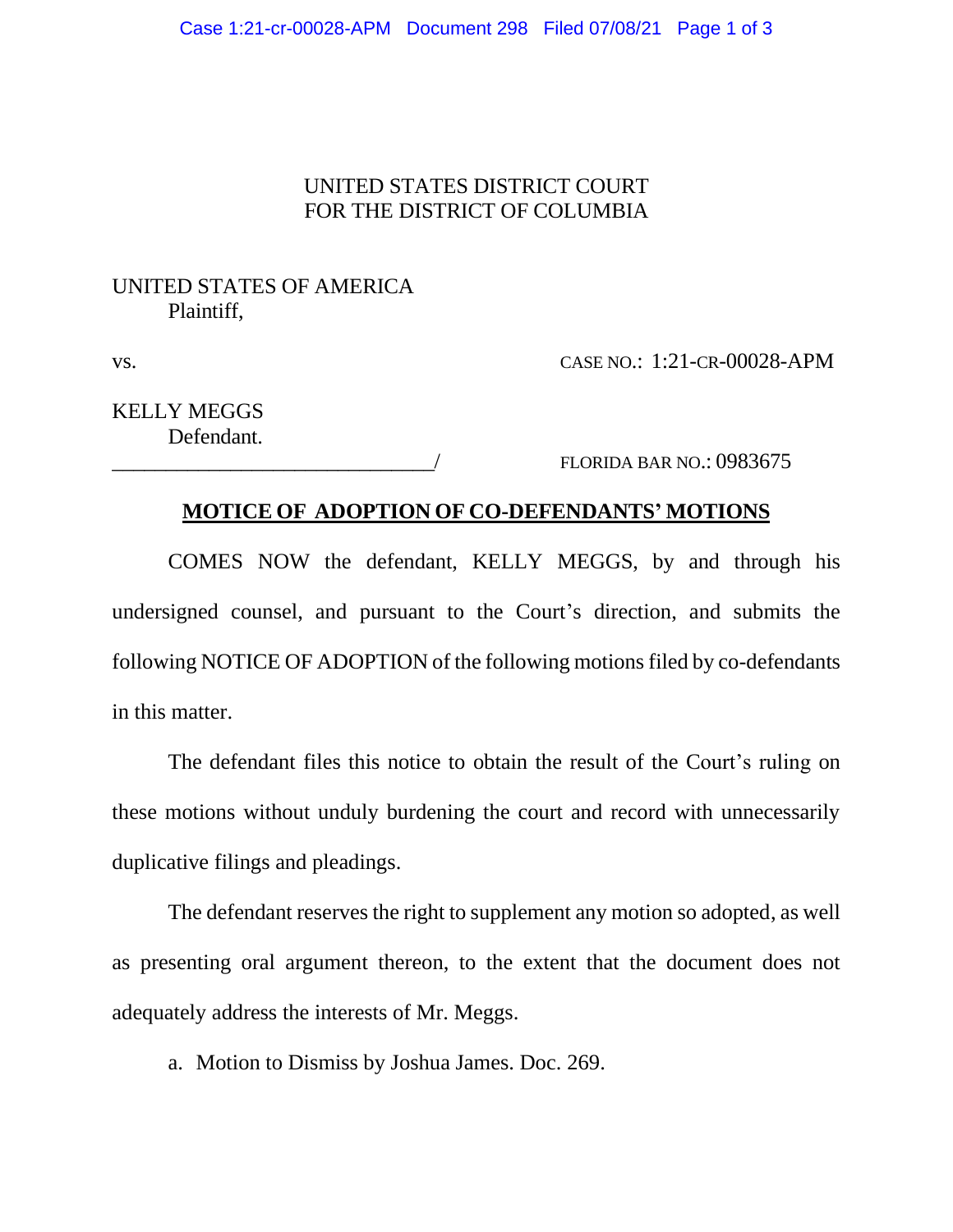- b. Motion for Bill of Particulars by Joshua James. Doc. 270.
- c. Motion to Change Venue by Thomas Caldwell. Doc. 273.
- d. Unopposed Motion for Extension of Time to File Pretrial Motions by Sandra Ruth Parker. Doc. 274.
- e. Motion to Dismiss by Kenneth Harrelson. Doc. 278.
- f. Motion to Dismiss by Donovan Ray Crowl. Doc. 288.

#### RESPECTFULLY SUBMITTED,

 /s/ David Anthony Wilson DAVID ANTHONY WILSON 201 S.W. 2nd Street, Suite 101 Ocala, FL 34471 (352) 629-4466 david@dwilsonlaw.com Trial Attorney for Defendant Florida Bar No: 0983675 D.C. Bar ID: FL0073

#### **CERTIFICATE OF SERVICE**

I HEREBY CERTIFY that on July  $8<sup>th</sup>$ , 2021, I electronically filed the foregoing with the Clerk of the Court by using the CM/ECF system, which will send a notice of electronic filing to the following: Office of the United States Attorney.